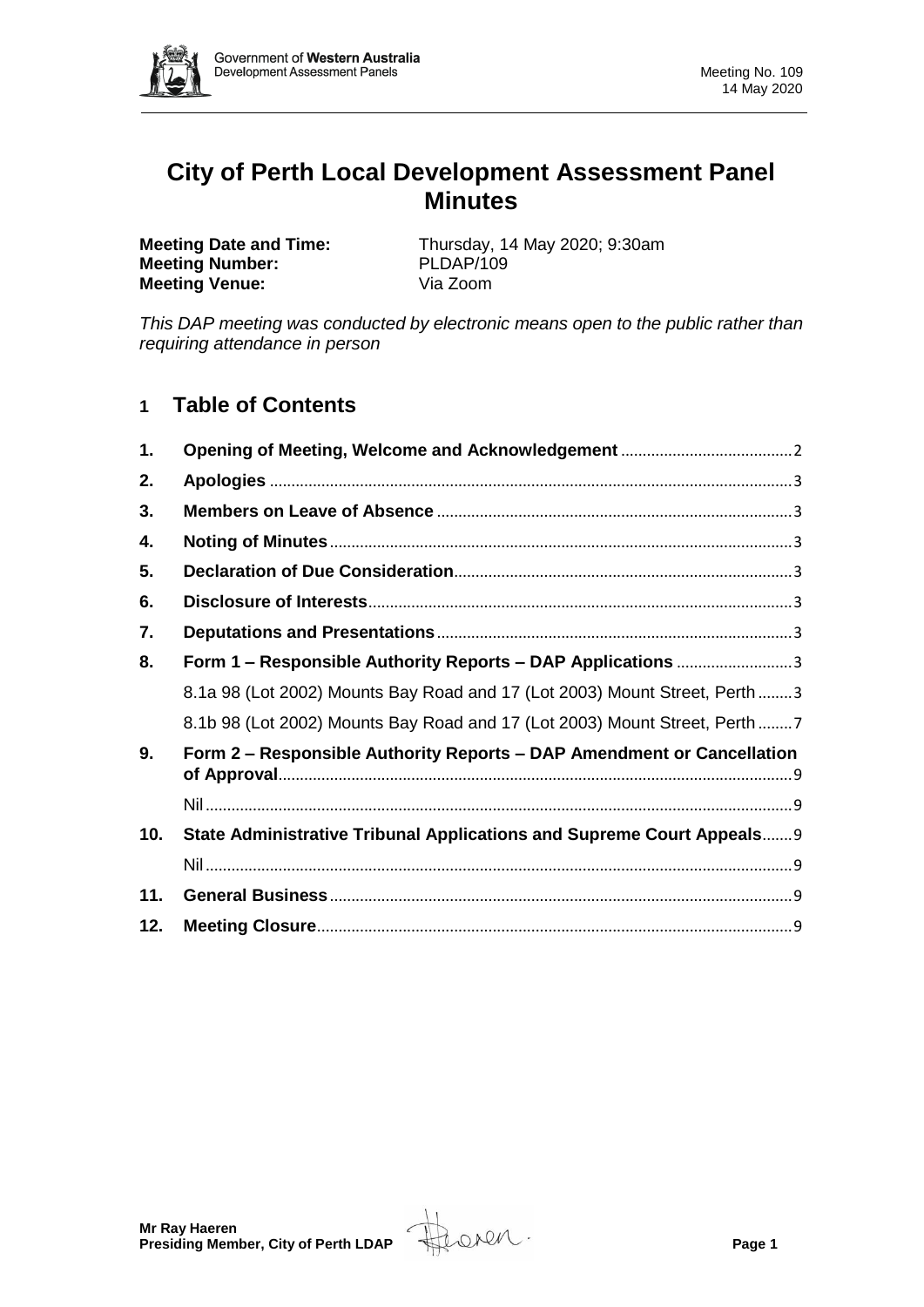

# **Attendance**

# **DAP Members**

Mr Ray Haeren (Presiding Member) Mr Jarrod Ross (Deputy Presiding Member) Ms Diana Goldswain (Third Specialist Member) Commissioner Len Kosova (Local Government Member, City of Perth) Commissioner Andrew Hammond (Local Government Member, City of Perth)

# **Officers in attendance**

Mr Dewald Gericke (City of Perth) Mr Dimitri Fotev (City of Perth) Ms Margaret Smith (City of Perth) Mr Craig Smith (City of Perth) Ms Anika Chhabra (Western Australian Planning Commission) Mr Ben Hesketh (Western Australian Planning Commission)

#### **Minute Secretary**

Ms Megan Ventris (DAP Secretariat) Ms Ashlee Kelly (DAP Secretariat)

#### **Applicants and Submitters**

Mr Daniel Hollingworth (Rowe Group) Mr Greg Rowe (Rowe Group) Mr Greg Howlett (Cox Architects)

#### **Members of the Public / Media**

There were 6 members of the public in attendance.

#### <span id="page-1-0"></span>**1. Opening of Meeting, Welcome and Acknowledgement**

The Presiding Member declared the meeting open at 9:30am on 14 May 2020 and acknowledged the traditional owners and pay respect to Elders past and present of the land on which the meeting was being held.

The Presiding Member announced the meeting would be run in accordance with the DAP Standing Orders 2017 under the *Planning and Development (Development Assessment Panels) Regulations 2011.*

#### **1.1 Announcements by Presiding Member**

The Presiding Member advised that in accordance with Section 5.16 of the DAP Standing Orders 2017 which states *'A person must not use any electronic, visual or audio recording device or instrument to record the proceedings of the DAP meeting unless the Presiding Member has given permission to do so.',* the meeting would not be recorded.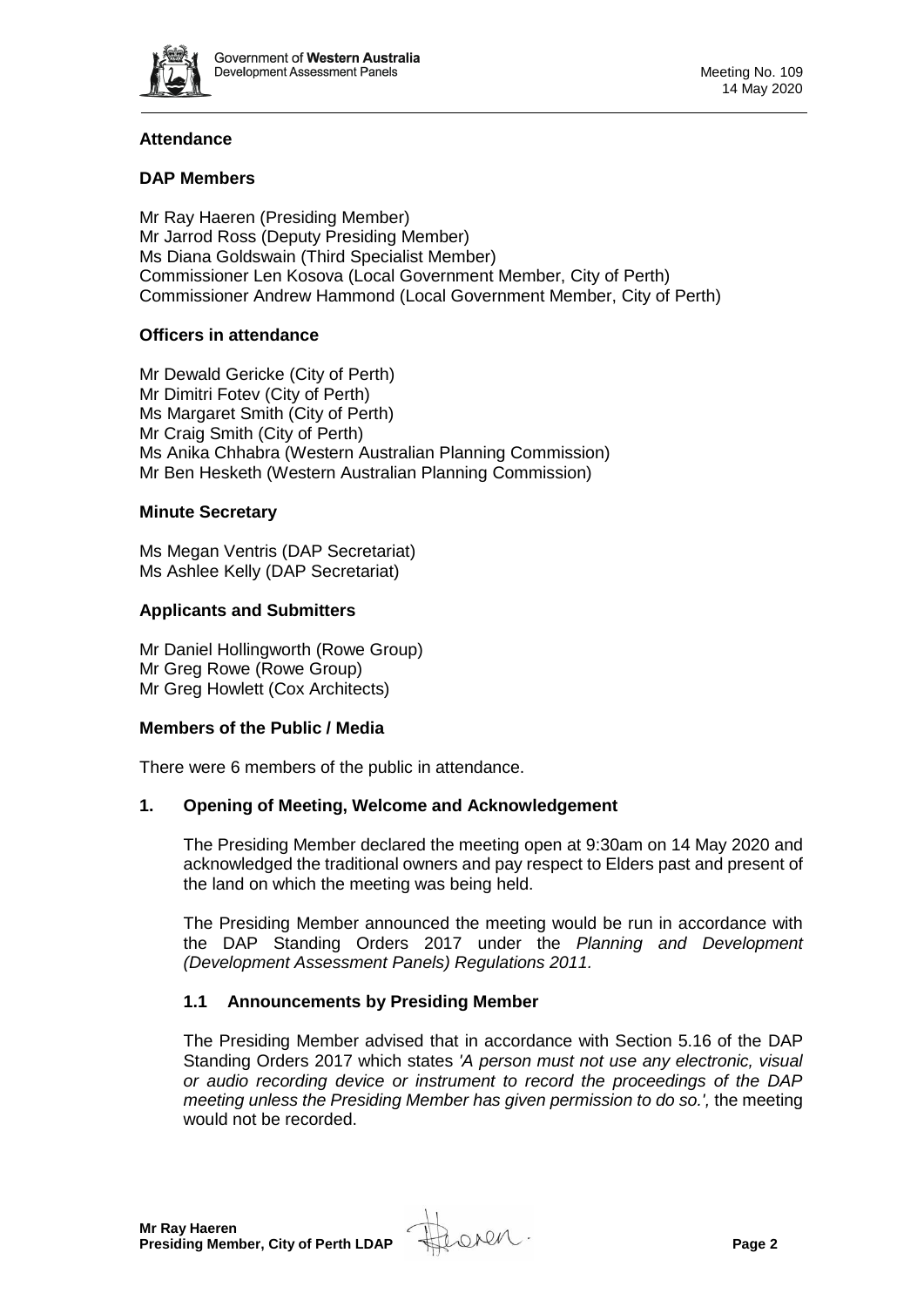

In response to the COVID-19 situation, this meeting was convened via electronic means. Members were reminded to announce their name and title prior to speaking.

#### <span id="page-2-0"></span>**2. Apologies**

Nil

#### <span id="page-2-1"></span>**3. Members on Leave of Absence**

Nil

#### <span id="page-2-2"></span>**4. Noting of Minutes**

DAP members noted that signed minutes of previous meetings are available on the [DAP website.](https://www.dplh.wa.gov.au/about/development-assessment-panels/daps-agendas-and-minutes)

#### <span id="page-2-3"></span>**5. Declaration of Due Consideration**

All members declared that they had duly considered the documents.

#### <span id="page-2-4"></span>**6. Disclosure of Interests**

Nil

#### <span id="page-2-5"></span>**7. Deputations and Presentations**

- **7.1** Mr Greg Howlett (Cox Architects) addressed the DAP in support of the recommendation for the application at Item 8.1 and responded to questions from the panel
- **7.2** Mr Greg Rowe (Rowe Group) addressed the DAP in support of the recommendation for the application at Item 8.1 and responded to questions from the panel.
- **7.3** Ms Margaret Smith and Mr Craig Smith (City of Perth) addressed the DAP in relation to Item 8.1 and responded to questions from the panel.
- **7.4** Ms Anika Chhabra (Western Australian Planning Commission) addressed the DAP in relation to Item 8.1b and responded to questions from the panel.

#### <span id="page-2-6"></span>**8. Form 1 – Responsible Authority Reports – DAP Applications**

#### <span id="page-2-7"></span>**8.1a 98 (Lot 2002) Mounts Bay Road and 17 (Lot 2003) Mount Street, Perth**

| Development Description:      | Proposed 18-Storey Office Tower and 32-Storey |
|-------------------------------|-----------------------------------------------|
|                               | Office and Hotel Tower Including Dining and   |
|                               | <b>Community Facilities</b>                   |
| Applicant:                    | Rowe Group and Stewart Urban Planning         |
| Owner:                        | AAIG Nominees Pty Ltd and AAIG Pty Ltd        |
| <b>Responsible Authority:</b> | City of Perth                                 |
| DAP File No:                  | DAP/19/01663                                  |

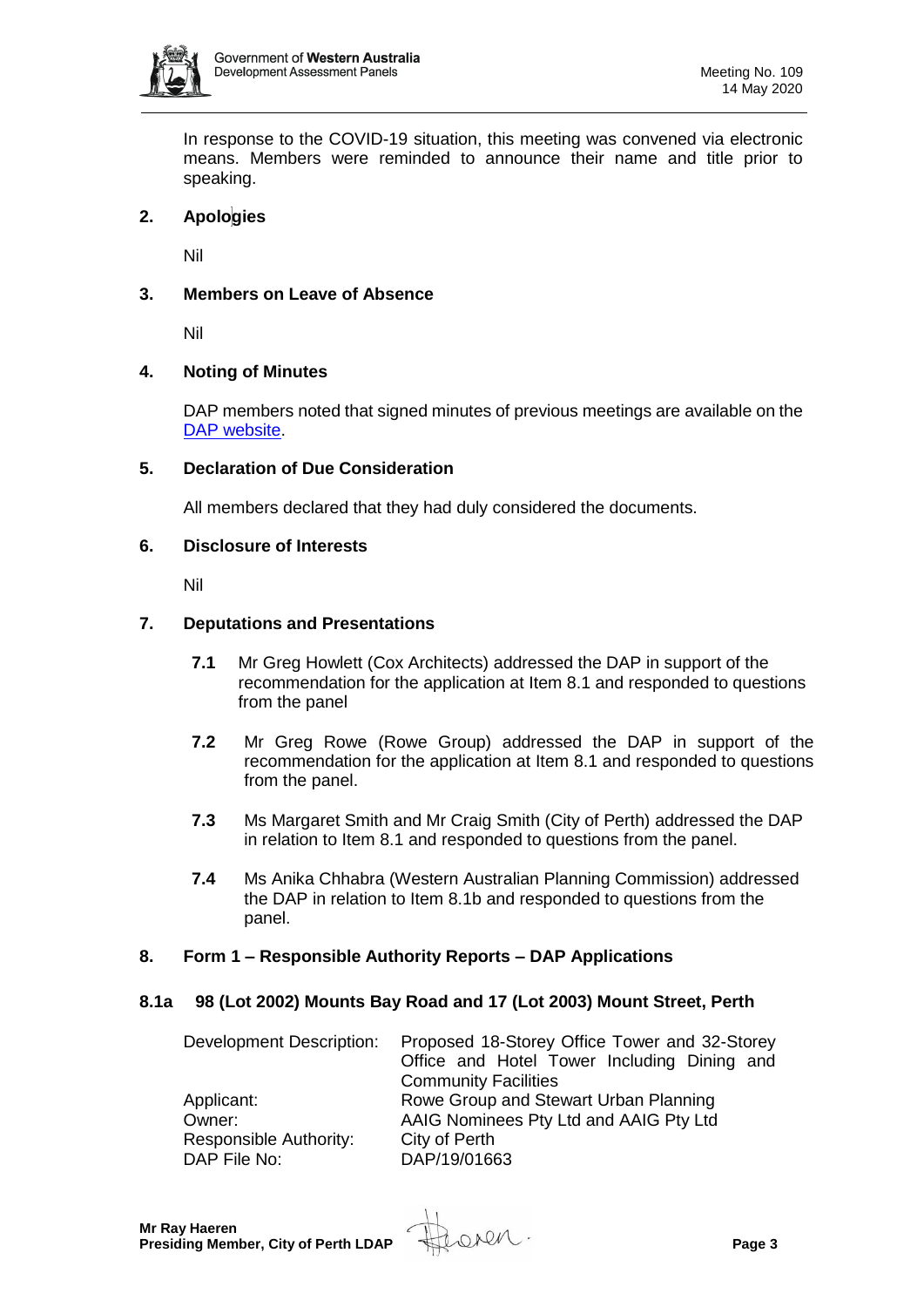

# **REPORT RECOMMENDATION**

**Moved by:** Commissioner Len Kosova **Seconded by:** Mr Jarrod Ross

**Approve by absolute majority** DAP Application reference DAP/19/01663 and accompanying perspectives and development plans received on 17 April 2020 (Attachment 2) by the City of Perth, in accordance with Clause 68 of Schedule 2 (Deemed Provisions) of the *Planning and Development (Local Planning Schemes) Regulations 2015*, and the provisions of Town Planning Scheme No. 21 and City Planning Scheme No. 2, subject to the following conditions:

#### **Conditions:**

- 1. the development being constructed with high quality and durable materials and finishes and to a level of detailing that is consistent with the elevations and perspectives received on 17 April 2020, with the final details of the design and a sample board of the high-quality materials, colours and finishes being submitted for approval by the City prior to applying for the relevant building permit;
- 2. the proposed landscaping being amended to incorporate additional soft landscaping, including trees, that will provide greater pedestrian comfort and amenity within the forecourt/plaza areas of the two towers, ensuring that the ground plane of the two towers is visually integrated, the appearance of the vehicle entries is softened and to assist in screening the elevations of the existing car parking, Final details of all landscaped areas including soil depths, plant species, use of substantial/mature plant stock where appropriate, irrigation and management being submitted for approval by the City prior to applying for the relevant building permit with the landscaping being installed prior to occupation of the relevant development and thereafter maintained to a high standard, with any landscaping or street trees external to the property boundaries of the site not being approved as part of this development and being subject to a separate application(s) for approval;
- 3. the public being granted permanent, unrestricted access through the forecourt/plaza areas of the two towers between 5.00am and 1.00am of the following day, linking Spring Street and the internal public plaza and pedestrian access link between Mount Street and Mounts Bay Road (but not including those areas required to be closed to the public in order to secure the building(s) on the site), for 364 days out of every year, with the written consent of the City being first obtained if it becomes necessary for public access to these areas to be restricted for more than one day per year;
- 4. any proposed air-conditioning condensers, external building plant, lift overruns, piping, ducting, water tanks, transformers and fire control rooms being located or screened so that they cannot be viewed from any location external to the site and to minimise any visual and noise impact on the occupants of adjacent buildings and properties, and with fire boosters being integrated into the design of the development, with details of the location and screening of such plant and services being submitted for approval by the City prior to applying for the relevant building permit;
- 5. a final Acoustic Report addressing the requirements outlined in the preliminary Acoustic Report prepared by Herring Storer Acoustics regarding the noise amelioration construction specifications and other noise management measures, and also addressing any requirements of State Planning Policy 5.4 - Road and Rail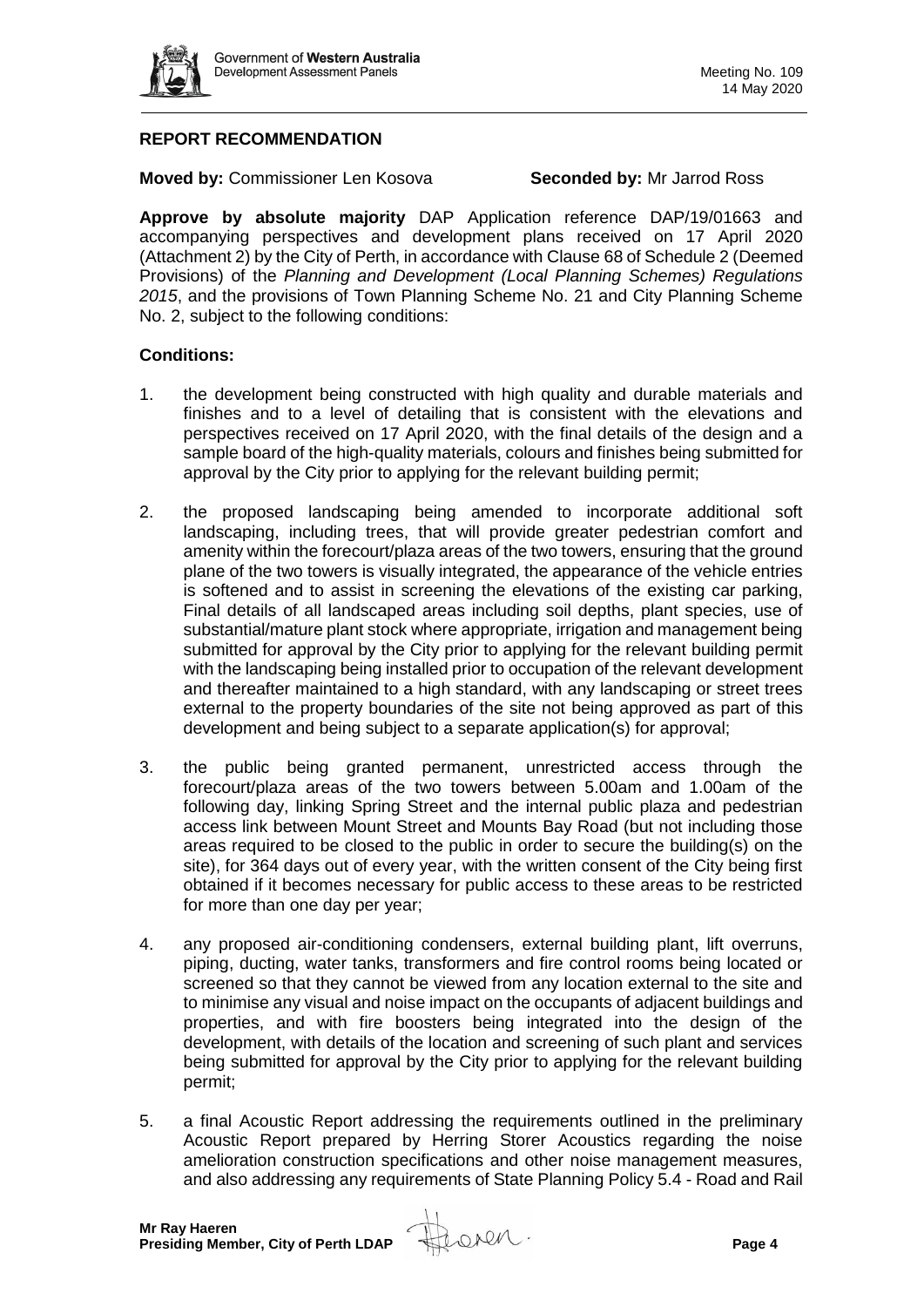

Transport Noise and Freight Considerations in Land Use Planning, being submitted for approval by the City prior to applying for the relevant building permit. The recommendations of the final Acoustic Report being implemented in full to the satisfaction of the City with the final plans being certified by a qualified acoustic consultant confirming the development incorporates the recommendations and can achieve compliance with the relevant noise legislation;

- 6. a Hotel Management Plan addressing the operation of the hotel in accordance with the provisions of the City's Special Residential (Serviced and Short-Term Accommodation) Policy, including but not being limited to the following:
	- a) company name and relevant experience of management/operator;
	- b) type or extent of room service to be offered;
	- c) cleaning and laundry services, where applicable;
	- d) opening hours for guest check-ins and check-out including the method of reservations / bookings;
	- e) security of guests and visitors;
	- f) control of noise and other disturbances; and
	- g) a complaints management service;

being submitted for approval by the City prior to the occupancy of the hotel with the management plan being implemented by the hotel proprietor/manager on an ongoing basis and to the satisfaction of the City;

- 7. on-site stormwater disposal/management being to the City's specifications with details being submitted for approval by the City prior to applying for the relevant building permit;
- 8. a maximum of 351 commercial tenant car parking bays being provided Lot 2003 for the exclusive use of staff and occupants of the hotel and office developments and not being leased or otherwise reserved for use of the tenants or occupants of other buildings;
- 9. a maximum of 307 public car parking bays being provided on Lot 2003 for shortstay public parking use only, with a Parking Management Plan addressing the requirements of the Perth Parking Policy being submitted for approval by the City, in consultation with the Department of Transport, prior to the commencement of use of the public fee-paying car parking bays, with all management measures being implemented by the operator thereafter to the satisfaction of the City;
- 10. the dimensions of all car parking bays, vehicle entrance, aisle widths and circulation areas complying with the Australian Standard AS2890.1, ensuring that vehicles can enter and exit the building in forward gear with a certificate of compliance by an architect or engineer being submitted for approval by the City prior to applying for a building permit;
- 11. bicycle parking bays and end-of-trip facilities being provided on-site for use by the occupants of Tower 3 to the satisfaction of the City. All bicycle parking bays proposed as part of this development application being secured, located and designed in accordance with the requirements of the City's Bicycle Parking and End of Journey Facilities Policy 5.3, with details of the design and location of the parking bays being submitted for approval by the City prior to applying for a building permit;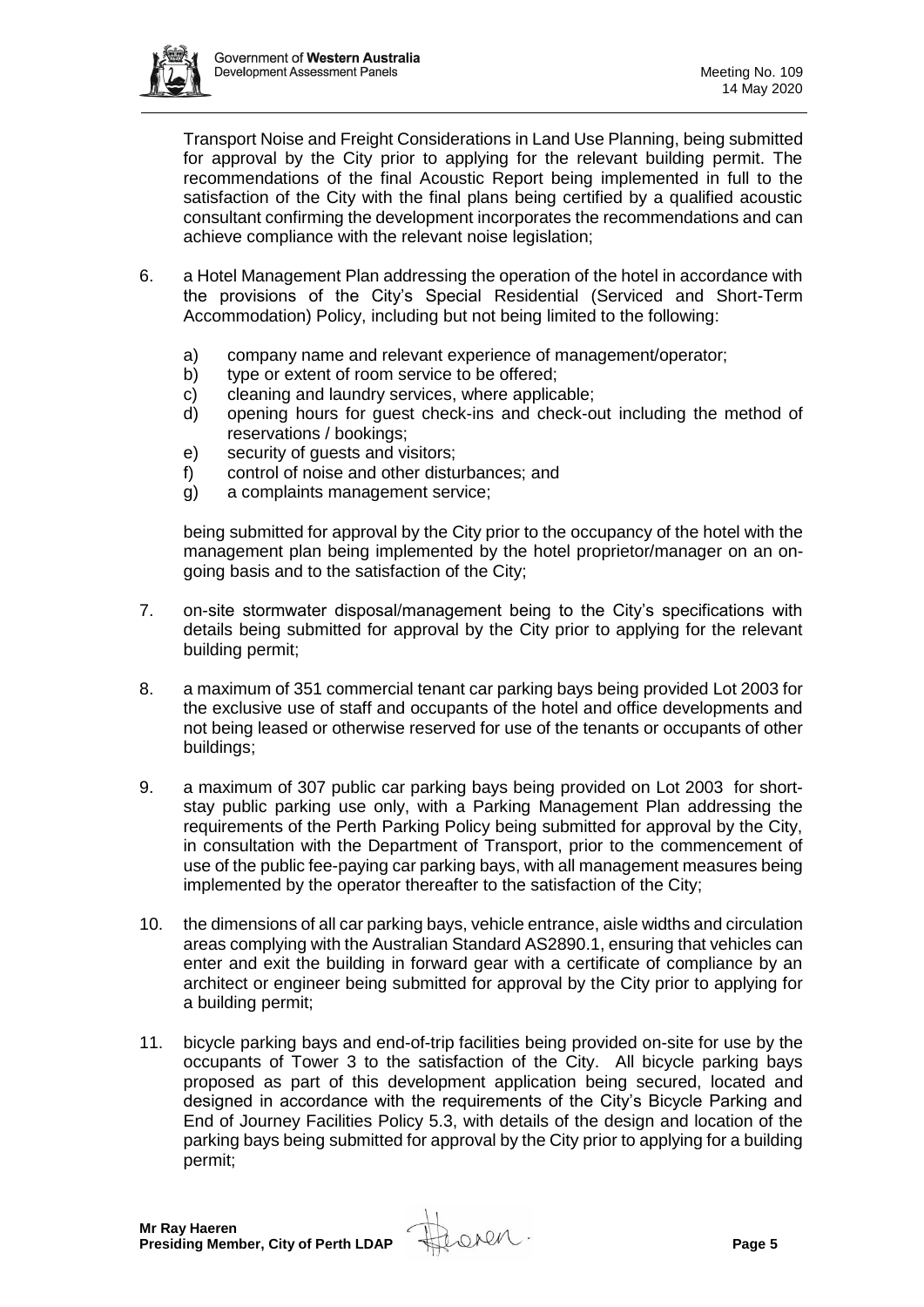

- 12. a final Waste Management Plan, being submitted for approval by the City prior to applying for a building permit that addresses the following additional matters:
	- 12.1 serviceability by larger vehicles including updated swept path analysis;<br>12.2 suitable and practical bin store access: and
	- suitable and practical bin store access; and
	- 12.3 adequate loading area clearances and operating dimensions;
- 13. a signage strategy that includes way-finding signage to assist pedestrians in locating public facilities, commercial tenancies and the pedestrian connections within the Capital Square development, all external signage for the public car park and including signage zones on Towers 2 and 3, being submitted for approval by the City prior to the submission of an application for the relevant building permit with all signs being designed as an integral part of the design of the development with any signage that is not exempt from approval under the City's Planning Policy 4.6 – Signs being subject to a separate application for approval;
- 14. Should construction of the levels above ground for either Tower 2 or 3 not be progressed within 12 months of this approval the perimeter of the site is to be temporarily landscaped and the existing hoarding is to be modified to the City's satisfaction. Should Tower 2 or 3 be completed and occupied and the levels above ground for the uncompleted tower not be progressed within 12 months of the occupation of the completed tower the undeveloped portion of the site is to be landscaped and the construction hoarding removed or modified and portions of the site screened to the City's satisfaction.
- 15. a final environmental wind assessment, including a wind tunnel model measurement, shall be undertaken to quantify and compare the wind conditions in the relevant spaces around the buildings and the interface with the Spring Street footpath against the relevant pedestrian wind comfort criteria and, if necessary, including mitigation strategies to achieve compliance with the criteria, with details being submitted by the applicant for approval by the City prior to applying for the relevant building permit, with any minor changes being submitted for approval by the City and any significant design changes resulting from the amended wind impact analysis in the City's opinion being the subject of a separate application for approval;
- 16. a construction management plan for the proposal prepared in accordance with the City's pro-forma and requirements being submitted for approval by the City prior to applying for a demolition permit and/or a building permit.

#### **Advice Notes**

- 1. This decision constitutes planning approval only and is valid for a period of four (4) years from the date of approval. If the development the subject of this approval is not substantially commenced within a period of 4 (four) years, the approval will lapse and be of no further effect. Please be advised that this INCLUDES a further two years that has been added to the date in which the development shall be substantially commenced, pursuant to Schedule 4, Clause 4.2 of the Clause 78H Notice of Exemption from Planning Requirements During State of Emergency signed by the Minister for Planning on 8 April 2020. For further information regarding this matter and the Ministerial direction, please contact the City of Perth Planning on 9461 3352 or [planning@cityofperth.wa.gov.au.](mailto:planning@cityofperth.wa.gov.au)
- 2. The City advises that the final Waste Management Plan is required to address the following additional matters: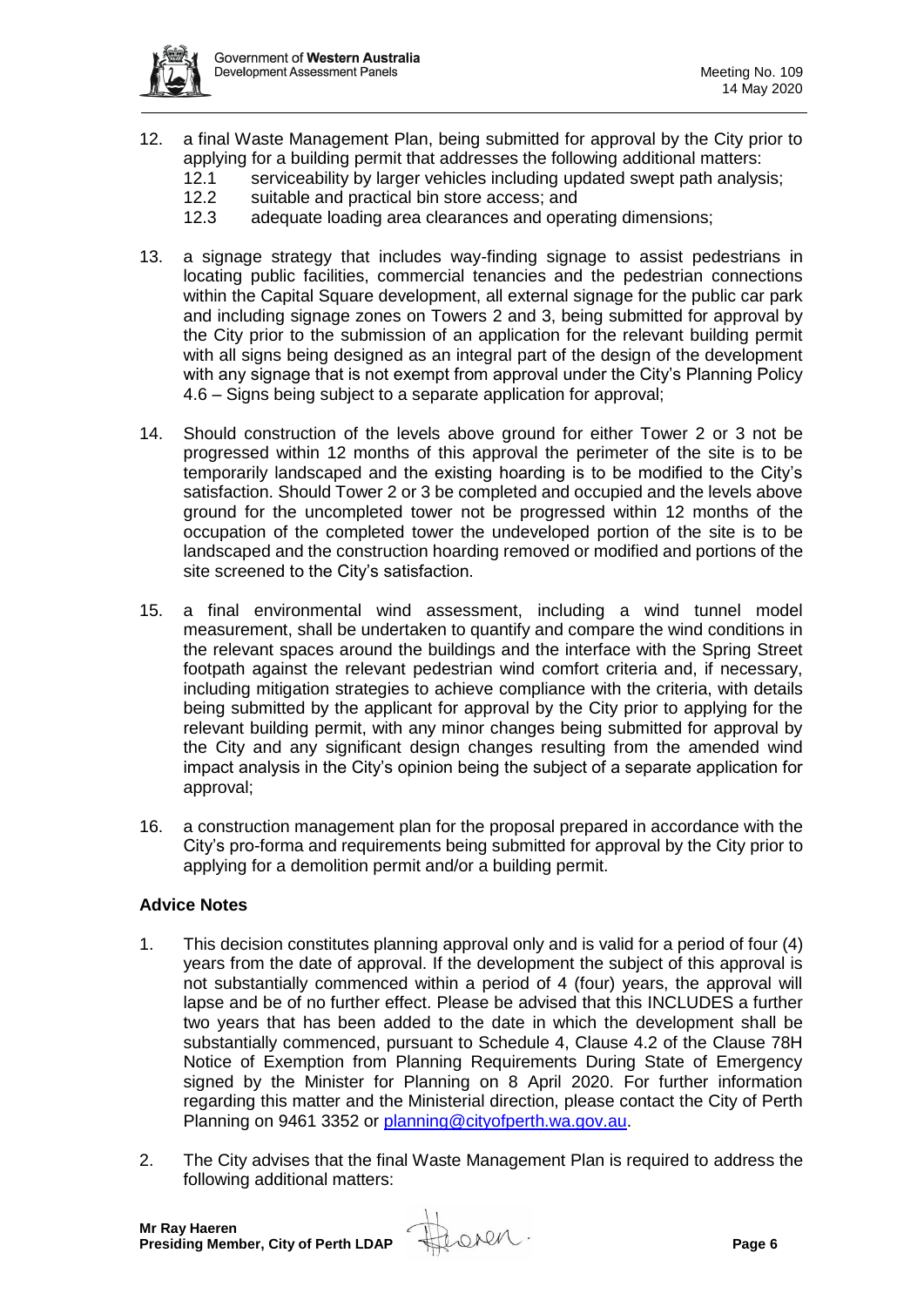

- 2.1 serviceability by larger vehicles including updated swept path analysis;
- 2.2 suitable and practical bin store access; and<br>2.3 adequate loading area clearances and oper
- adequate loading area clearances and operating dimensions.
- 3. In regard to the public car parking, the applicant's attention is drawn to the Perth Parking Policy definition of short-stay public parking, which is "parking available to the public where, in each day, at least 50% of vehicles stay less than four hours, and at least 90% stay less than six hours". The Parking Management Plan shall clarify how compliance with this definition will be managed.
- 4. In regard to the bicycle parking and end of trip facilities for Tower 3, the requirements may be varied if the City is satisfied that there are alternative management arrangements, which may include the allocation of facilities located elsewhere within the Town Planning Scheme No. 21 area for use by Tower 3 occupants.
- 5. The final plans and details submitted to the City of Perth to satisfy the conditions of this approval will be verified by the City Architect and Statutory Planners. Any substantive changes to the approved plans will need to be made via a Form 2 process.

#### **The Report Recommendation was put and CARRIED UNANIMOUSLY.**

**REASON:** In accordance with details contained in the Responsible Authority Report.

#### <span id="page-6-0"></span>**8.1b 98 (Lot 2002) Mounts Bay Road and 17 (Lot 2003) Mount Street, Perth**

| <b>Development Description:</b>        | Construction of 18-storey and 32-storey towers<br>(comprising office, hotel and restaurant uses), a<br>linked art gallery, public realm spaces, and<br>modifications to the number and use of existing<br>car parking bays |
|----------------------------------------|----------------------------------------------------------------------------------------------------------------------------------------------------------------------------------------------------------------------------|
| Applicant:                             | Rowe Group                                                                                                                                                                                                                 |
| Owner:                                 | <b>AAIG Pty Ltd</b>                                                                                                                                                                                                        |
| Responsible Authority:<br>DAP File No: | Western Australian Planning Commission<br>DAP/19/01663                                                                                                                                                                     |

#### **REPORT RECOMMENDATION**

**Moved by:** Mr Jarrod Ross **Seconded by:** Commissioner Len Kosova

**Approve** DAP Application reference DAP/19/01663 and accompanying plans date stamped 20 April 2020 by the Department of Planning, Lands and Heritage on behalf of the Western Australian Planning Commission in accordance with Clause 30(1) of the Metropolitan Region Scheme, subject to the following conditions

- 1. The development is to be carried out in accordance with the plans date stamped 20 April 2020 by the Department for Planning, Lands and Heritage (attached) subject to any modifications as required by the conditions of approval.
- 2. The development approval is valid for 4 years from the date of this decision notice. If the subject development is not substantially commenced within the four-year period, the approval shall lapse and be of no further effect.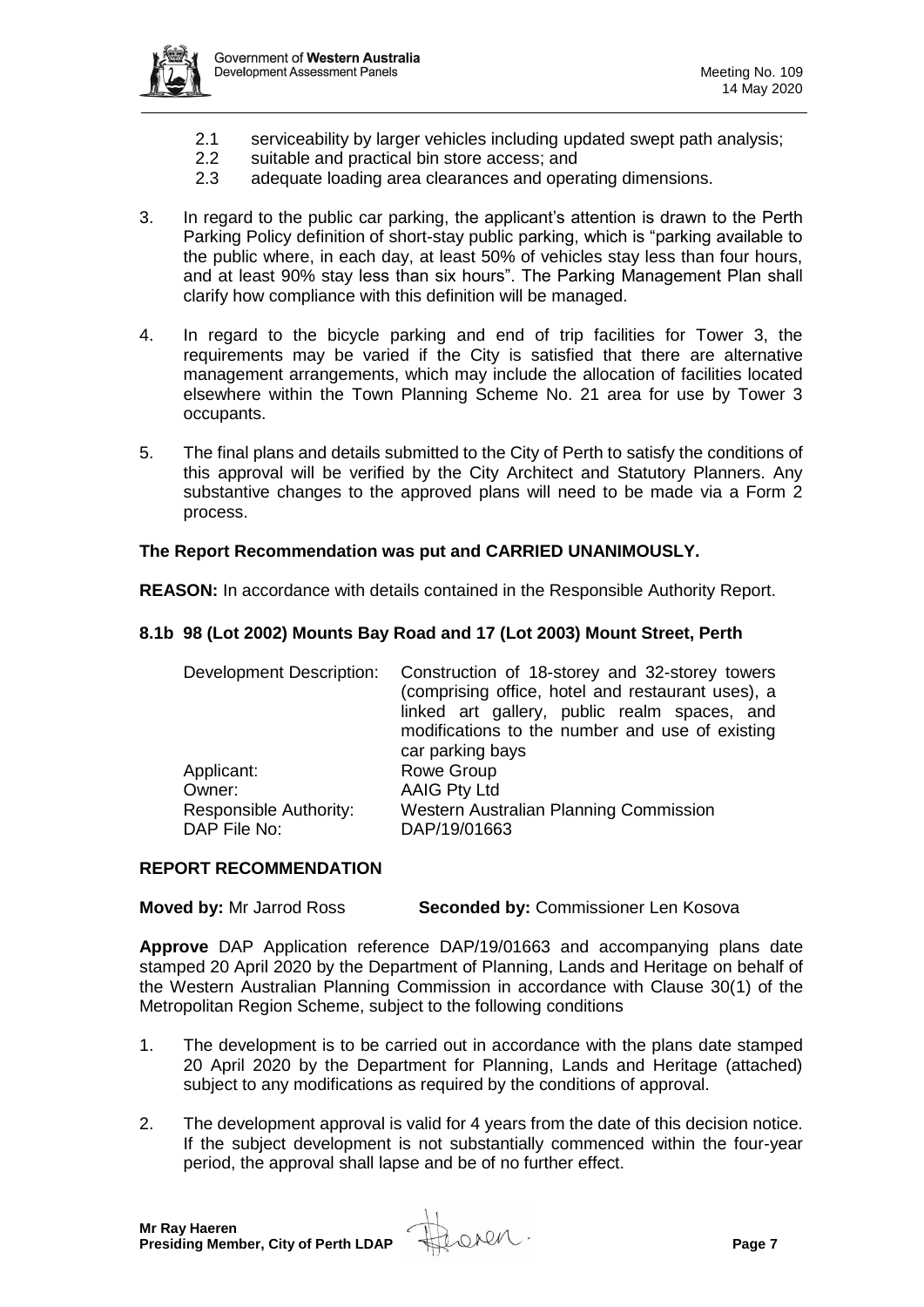

- 3. Prior to the submission of a building permit, the applicant shall submit a materials palette to the City of Perth and Main Roads Western Australia demonstrating that building materials shall be of a non-reflective nature and that reflective light will not impact upon drivers exiting the freeway, to the satisfaction of the Western Australian Planning Commission.
- 4. No earthworks shall encroach onto the Primary Regional Road reservation.
- 5. No stormwater drainage shall be discharged onto the Primary Regional Road reservation.

#### **AMENDING MOTION**

**Moved by:** Ms Diana Goldswain **Seconded by:** Commissioner Andrew Hammond

That condition no. 3 be amended to read as follows:

*Prior to the submission of a the relevant building permit, the applicant shall submit a materials palette to the City of Perth and Main Roads Western Australia demonstrating that building materials shall be of a non-reflective nature and that reflective light will not impact upon drivers exiting the freeway, to the satisfaction of the Western Australian Planning Commission.* 

**REASON:** Based on advice from applicant regarding intended staging to progress and confirmation from DPLH that the changes were supported by officers as reflecting their intention.

That a new advice note no. 1 be added to read as follows:

*In regard to Condition 4, the proponent is advised that the Approval does not prevent or otherwise impact connection to services which may be outside of the lot boundaries of the subject site (subject to obtaining all necessary approvals).*

**REASON:** Based on request from applicant to clarify intention and confirmation from DPLH that the changes were supported by officers.

**The Amending Motion was put and CARRIED UNANIMOUSLY.**

**REASON:** The changes clarity the requirements and consistent with officers from DPLH position.

#### **REPORT RECOMMENDATION (AS AMENDED)**

**Approve** DAP Application reference DAP/19/01663 and accompanying plans date stamped 20 April 2020 by the Department of Planning, Lands and Heritage on behalf of the Western Australian Planning Commission in accordance with Clause 30(1) of the Metropolitan Region Scheme, subject to the following conditions

1. The development is to be carried out in accordance with the plans date stamped 20 April 2020 by the Department for Planning, Lands and Heritage (attached) subject to any modifications as required by the conditions of approval.